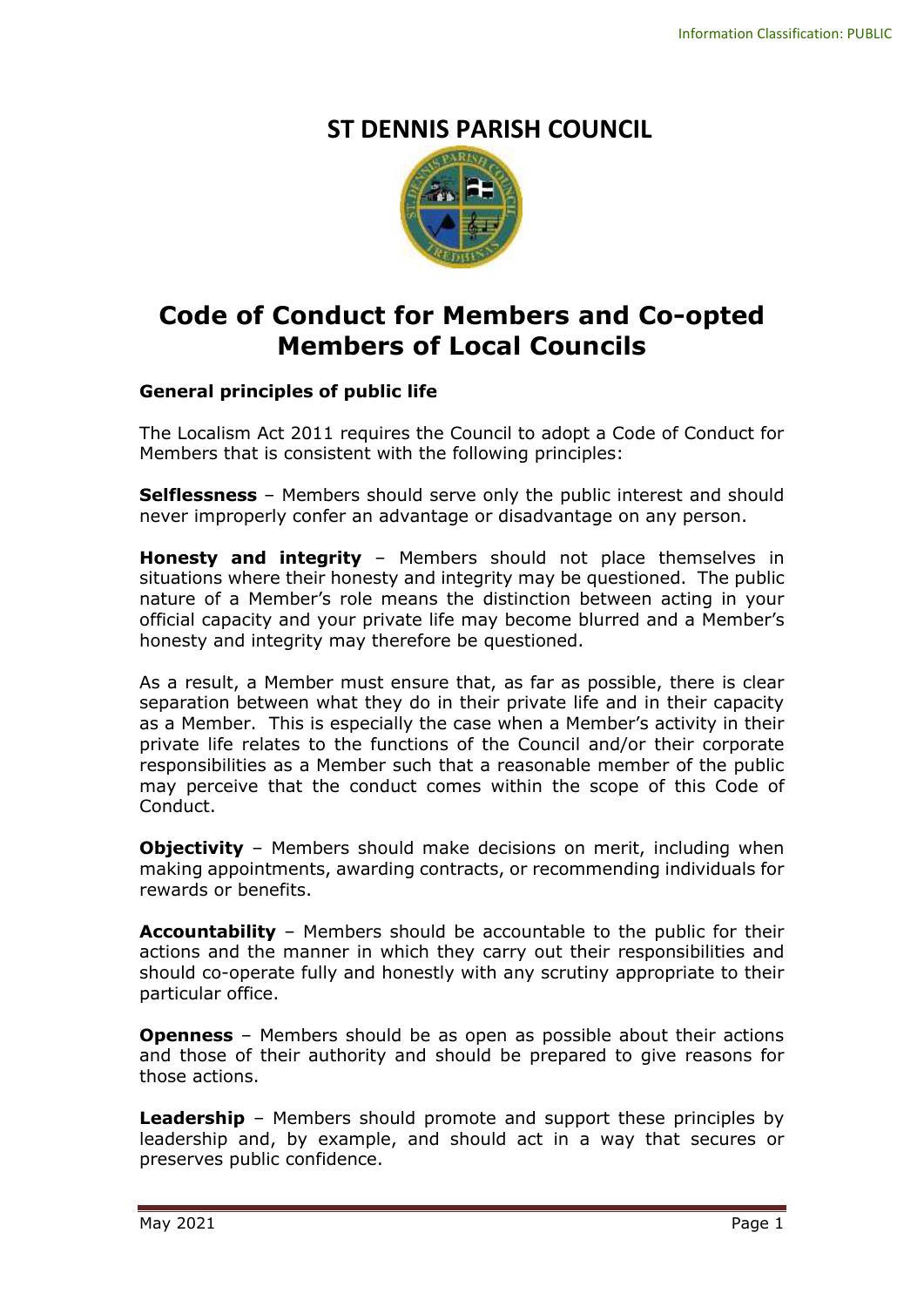Cornwall Council also expects its Members to observe the following principles:

**Duty to uphold the law** – Members should uphold the law and, on all occasions, act in accordance with the trust that the public is entitled to place in them.

**Personal judgement** – Members may take account of the views of others, including their political groups, but should reach their own conclusions on the issues before them and act in accordance with those conclusions.

**Respect for others** – Members should promote equality by not discriminating unlawfully against any person, and by treating people with respect, regardless of their race, age, religion, gender, sexual orientation or disability. They should respect the impartiality and integrity of the authority's statutory officers and its other employees.

**Stewardship** – Members should do whatever they are able to do to ensure that their authorities use their resources prudently, and in accordance with the law.

Whilst these overriding principles are not formally part of the Code of Conduct, they underpin the purpose and provisions of the Code of Conduct and are principles in accordance with which Members should conduct themselves.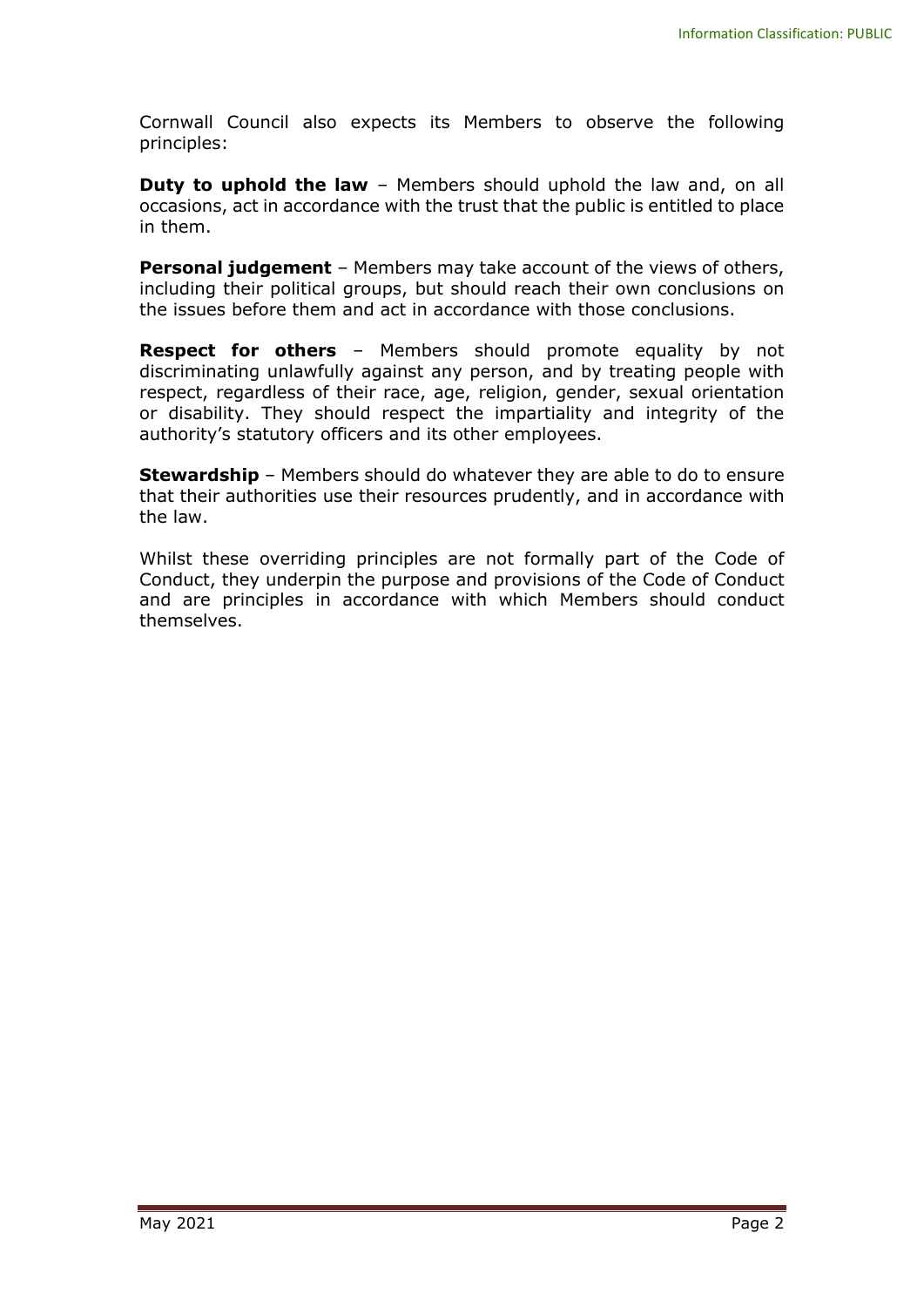### **Introduction and Interpretation**

- 1. This Code of Conduct has been adopted by Cornwall Council to support its duty to promote and maintain high standards of conduct by Members of the Council as required by the Localism Act 2011. The Standards Committee assumes ownership of the Code on behalf of the Council and also monitors the operation of the Code in conjunction with the Monitoring Officer.
- 2. In this Code:

"**disclosable pecuniary interest**" means an interest described in Part 5A of this Code and which is an interest of a Member or an interest of (i) that Member's spouse or civil partner; (ii) a person with whom that Member is living as husband or wife; or (iii) a person with whom that Member is living as if they were civil partners, and that Member is aware that that other person has the interest as found on page 11 of this Code

"**dispensation**" means a dispensation granted by the Standards Committee of the Council or other appropriate person or body which relieves a Member from one or more of the restrictions set out in subparagraphs 3(5)(i), 3(5)(ii) and 3(5)(iii) of Part 3 of this Code to the extent specified in the dispensation

"**interest**" means any disclosable pecuniary interest or any disclosable non-registerable interest where the context permits

"**meeting**" means any meeting of the Council, the Cabinet and any of the Council's or the Cabinet's committees, sub-committees, joint committees, joint sub-committees, area committees or working groups

"**Member**" includes an Elected Member and a Co-opted Member

"**non-registerable interest**" mean an interest as defined in Part 5B of this Code as found on page 13 of this Code

"**register**" means the register of disclosable pecuniary interests maintained by the Monitoring Officer of the Council

"**sensitive interest**" means an interest that a Member has (whether or not a disclosable pecuniary interest) in relation to which the Member and the Monitoring Officer consider that disclosure of the details of that interest could lead to the Member, or a person connected with the Member, being subject to violence or intimidation

**"trade union"** means a trade union within the meaning of the Trade Union and Labour Relations (Consolidation) Act 1992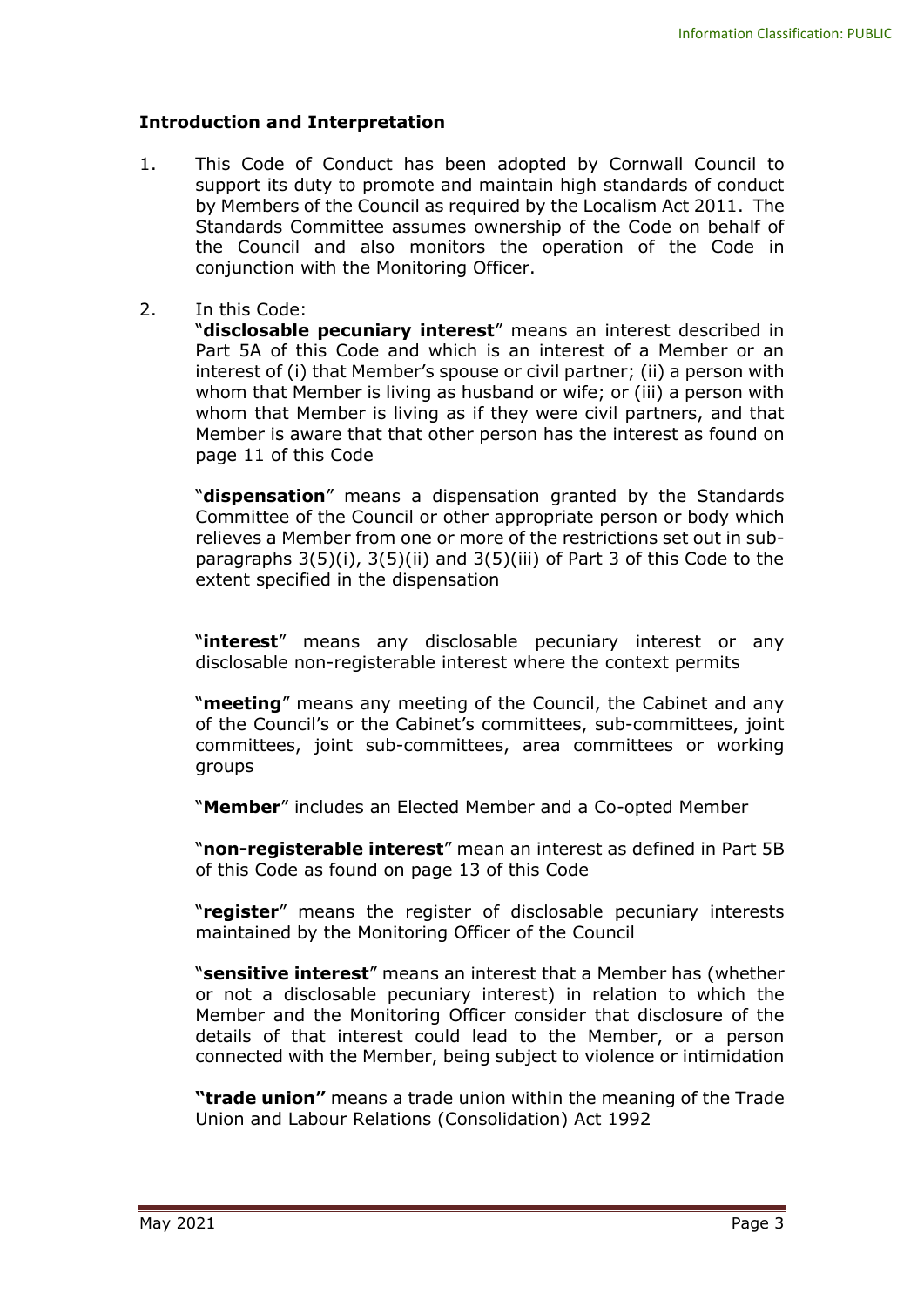- 3. This Code is arranged as follows:
	- Part 1 Application of the Code of Conduct
	- Part 2 General obligations
	- Part 3 Registering and declaring interests
	- Part 4 Sensitive interests
	- Part 5A Pecuniary interests
	- Part 5B Non-registerable interests.

### **Part 1 – Application of the Code of Conduct**

- 1.1 This Code applies to you as a Member of the Council.
- 1.2. This Code should be read together with the preceding general principles of public life.
- 1.3. It is your responsibility to comply with the provisions of this Code.
- 1.4 Subject to paragraphs 1.5 and 1.6 of this Code, you must comply with this Code whenever you:
	- (a) conduct the business of the Council, which in this Code includes the business of the office to which you have been elected or appointed; or
	- (b) act, hold yourself out as acting or conduct yourself in such a way that a third party could reasonably conclude that you are acting as a representative of the Council or use knowledge you could only have obtained in your role as a representative of the Council

and references to your official capacity are construed accordingly.

- 1.5 Where you act as a representative of the Council:
	- (a) on another authority which has a Code of Conduct, you must, when acting for that other authority, comply with that other authority's Code of Conduct; or
	- (b) on any other body, you must, when acting for that other body, comply with this Code of Conduct, except and insofar as it conflicts with any lawful obligations to which that other body may be subject.
- 1.6 Where you are also a member of an authority other than the Council you must make sure that you comply with the relevant Code of Conduct depending on which role you are acting in. Your conduct may be subject to more than one Code of Conduct depending on the circumstances. Advice can be sought from the Monitoring Officer or one of his team.

#### **Part 2 – General obligations**

2.1 You must treat others with respect.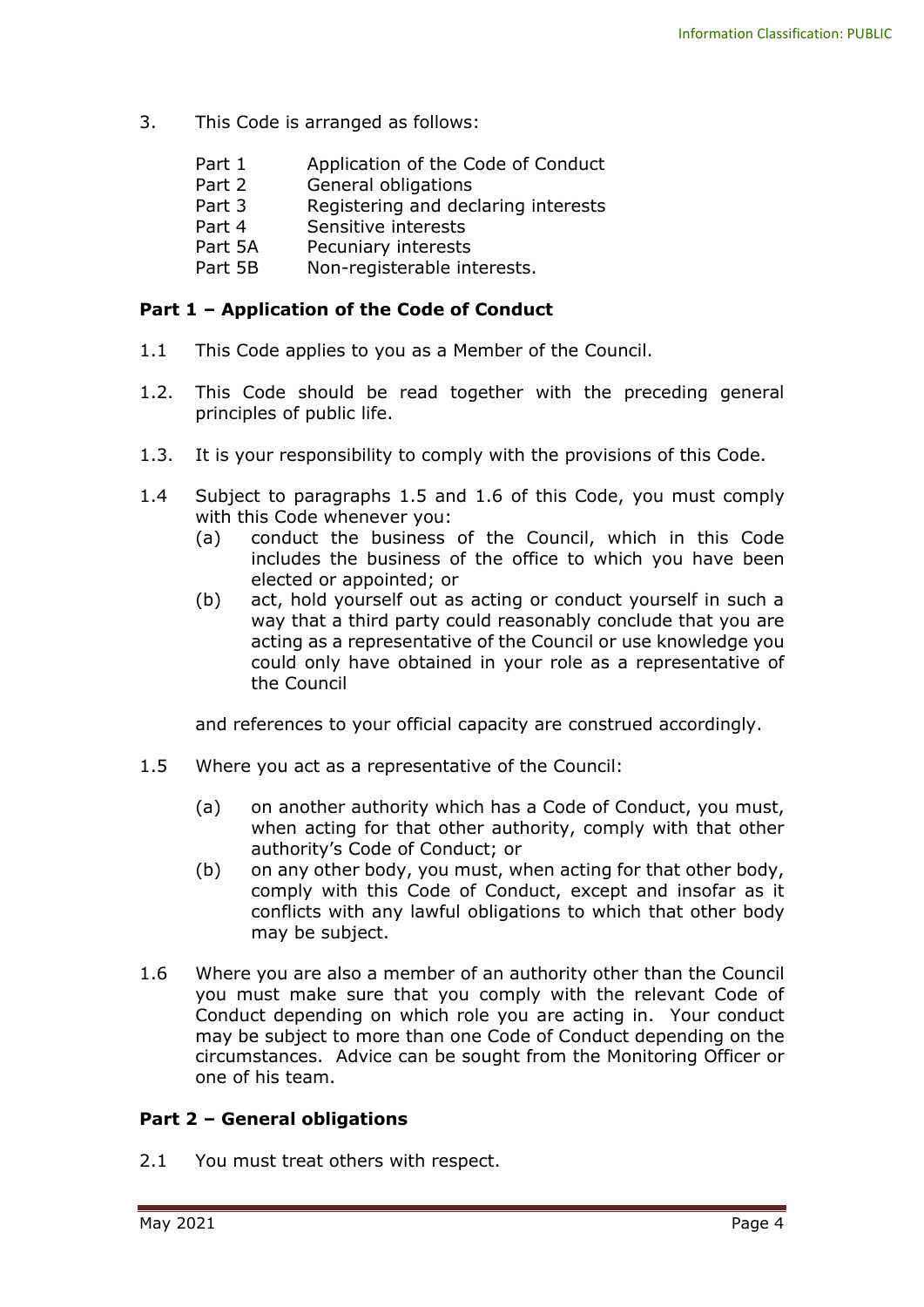- 2.2 You must not treat others in a way that amounts to or which may reasonably be construed as unlawfully discriminating against them.
- 2.3 You must not bully or harass any person.
- 2.4 You must not intimidate or attempt to intimidate others.
- 2.5 You must not conduct yourself in a manner which is contrary to the Council's duty to promote and maintain high standards of conduct by Members.
- 2.6 You must not accept any gifts or hospitality that could be seen by the public as likely to influence your judgement and you are responsible for declaring all gifts and hospitality received over the value of £50 from a single source in one year, either in the form of a single gift or as a cumulative total . You also must register any gifts or gifts or hospitality over £25 within 28 days of receiving either the gift or hospitality.
- 2.7 You must not do anything which compromises or is likely to compromise the impartiality of those who work for or on behalf of the Council.
- 2.8 You must not disclose information given to you in confidence by anyone, or information acquired by you which you believe, or ought reasonably to be aware, is of a confidential nature, except where –
	- (i) you have the consent of a person authorised to give it;
	- (ii) you are required by law to do so;
	- (iii) the disclosure is made to a third party for the purpose of obtaining professional advice provided that the third party agrees in writing not to disclose the information to any other person before the information is provided to them; or
	- (iv) the disclosure is
		- (a) reasonable and in the public interest; and
		- (b) made in good faith; and
		- (c) in compliance with the reasonable requirements of the authority, which requirements must be demonstrable by reference to an adopted policy, procedure or similar document of the Council or evidenced by advice provided by the Monitoring Officer or his nominee.
- 2.9 You must not prevent or attempt to prevent another person from gaining access to information to which that person is entitled by law.
- 2.10 You must not conduct yourself in a manner which could reasonably be regarded as bringing your office or the Council into disrepute.
- 2.11 You must not use or attempt to use your position as a Member of the Council improperly to confer on or to secure for yourself or any other person an advantage or disadvantage.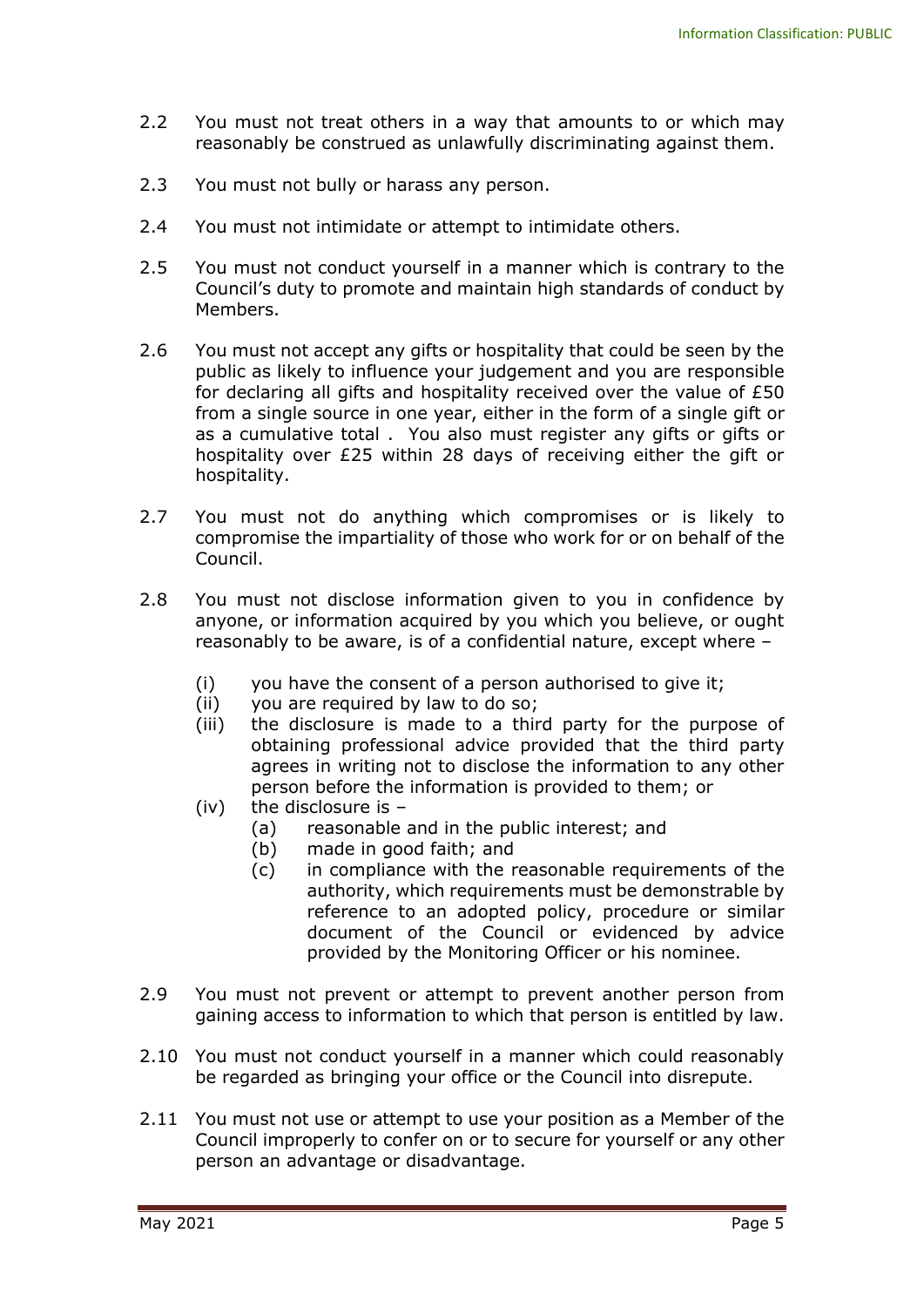- 2.12 You must when using or authorising the use by others of the resources of the Council:
	- (i) have the prior formal permission of the Council;
	- (ii) act in accordance with the reasonable requirements of the Council;
	- (iii) ensure that such resources are not used improperly for political purposes (including party political purposes); and
	- (iv) have regard to any statutory or other requirements relating to local authority publicity.
- 2.13 You must not authorise the use of the Council's resources by yourself or any other person other than by your participation in a formal decision made at a meeting and in accordance with the Council's standing orders or other procedural rules.
- 2.14 You must give reasons for all decisions in accordance with any statutory requirements and any reasonable additional requirements imposed by the Council.
- 2.15 When reaching decisions on any matter you must have regard to any relevant advice provided to you by the Council's Proper Officer, RFO or Monitoring Officer.
- 2.16 You must comply with the requirements of the Monitoring Officer in assisting with any assessment or investigation relating to an alleged breach of the Code of Conduct and comply with any sanction that is imposed upon you for breaching the Code of Conduct.
- 2.17 You must complete Code of Conduct training within 6 months of taking office and then must attend refresher training every 2 years if practicable or as required by the Monitoring Officer. This training can be held virtually.

#### **Part 3 – Registering and declaring interests and withdrawal from meetings**

- 3.1 The provisions of this Part of this Code are subject to the provisions of Part 4 of this Code relating to sensitive interests.
- 3.2 Within 28 days of becoming a Member you must notify the Council's Monitoring Officer of any disclosable pecuniary interest that you have and your membership of any trade union(s) at the time of giving the notification.
- 3.3 Where you become a Member as a result of re-election or your cooption being renewed you need only comply with paragraph 3.2 of this Code to the extent that your disclosable pecuniary interests and your trade union membership(s) are not already entered on the register at the time the notification is given.
- 3.4 You are not required to notify non-registerable interests to the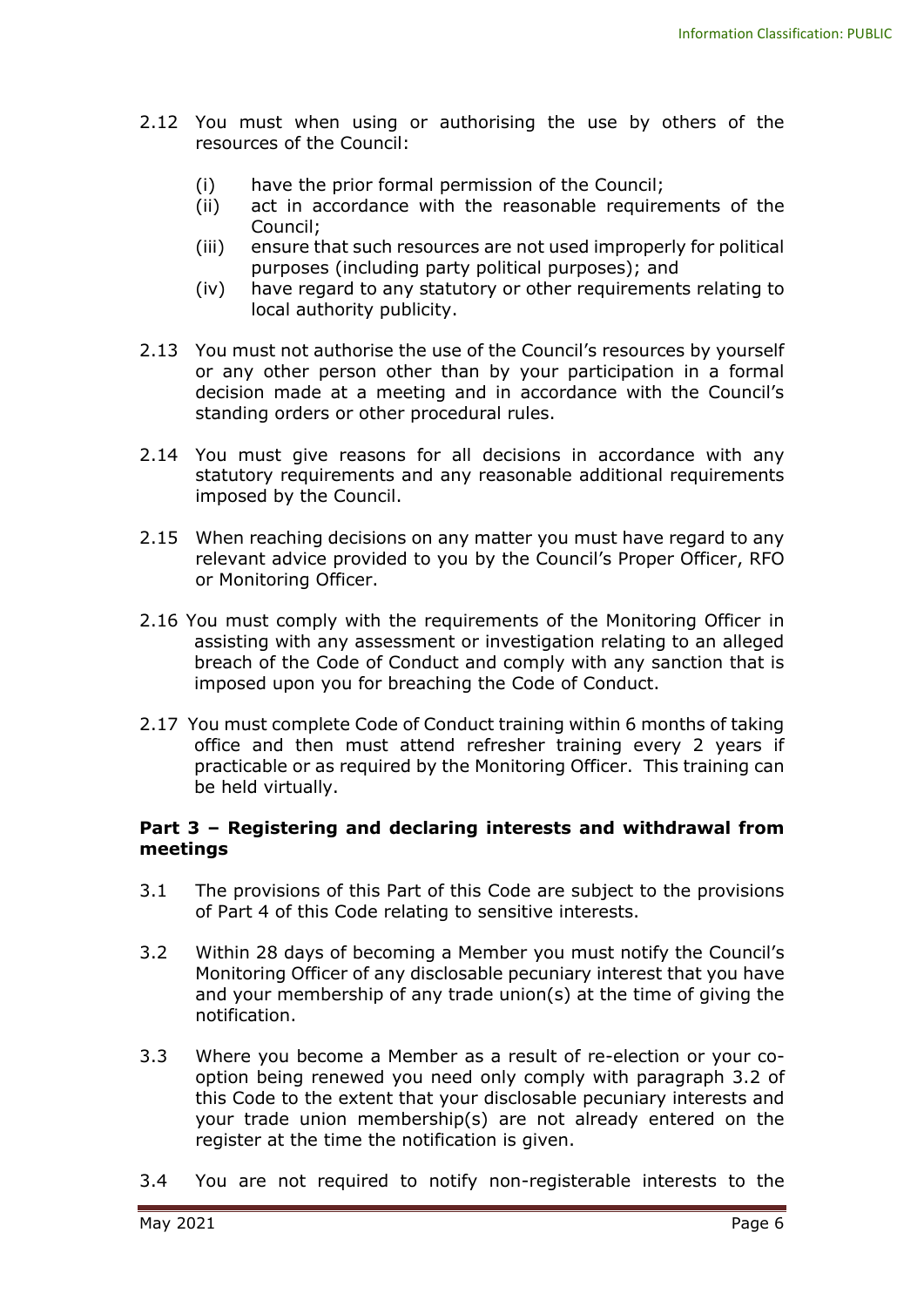Monitoring Officer for inclusion in the register.

- 3.5 If you are present at a meeting and you are aware that you have a non-registerable interest, a disclosable pecuniary interest or an interest by virtue of any trade union membership in any matter being considered or to be considered at the meeting you must disclose that interest to the meeting if that interest is not already entered in the register and, unless you have the benefit of a current and relevant dispensation in relation to that matter, you must:
	- (i) not participate, or participate further, in any discussions of the matter at the meeting;
	- (ii) not participate in any vote, or further vote, taken on the matter at the meeting; and
	- (iii) remove yourself from the meeting while any discussion or vote takes place on the matter, to the extent that you are required to absent yourself in accordance with the Council's standing orders or other relevant procedural rules.
- 3.5A Where a Member has a non-registerable interest in a matter to which paragraph 3.5 relates that does not benefit from a valid dispensation and that interest arises only from the Member's participation in or membership of a body whose objects or purposes are charitable, philanthropic or otherwise for the benefit of the community or a section of the community the Member may with the permission of the Chairman of the meeting or until such time as the Chairman directs the Member to stop, address the meeting to provide such information as they reasonably consider might inform the debate and decision to be made before complying with paragraphs 3.5(i), (ii) and (iii).
- 3.6 If a disclosable pecuniary interest or any membership of a trade union to which paragraph 3.5 relates is not entered in the register and has not already been notified to the Monitoring Officer at the time of the disclosure you must notify the Monitoring Officer of that interest within 28 days of the disclosure being made at the meeting.
- 3.7 Where you are able to discharge a function of the Council acting alone and you are aware that you have a non-registerable interest, a disclosable pecuniary interest or an interest by virtue of any trade union membership(s) in a matter being dealt with, or to be dealt with, by you in the course of discharging that function you must :
	- (i) not take any steps, or any further steps, in relation to the matter (except for the purpose of enabling the matter to be dealt with otherwise than by you); and
	- (ii) if the interest is a disclosable pecuniary interest or membership of a trade union, notify the Monitoring Officer of that interest within 28 days of becoming aware of the interest if the interest is not entered in the register and has not already been notified to the Monitoring Officer.
- 3.8 Within 28 days of becoming aware of any new disclosable pecuniary interest or trade union membership, or change to any disclosable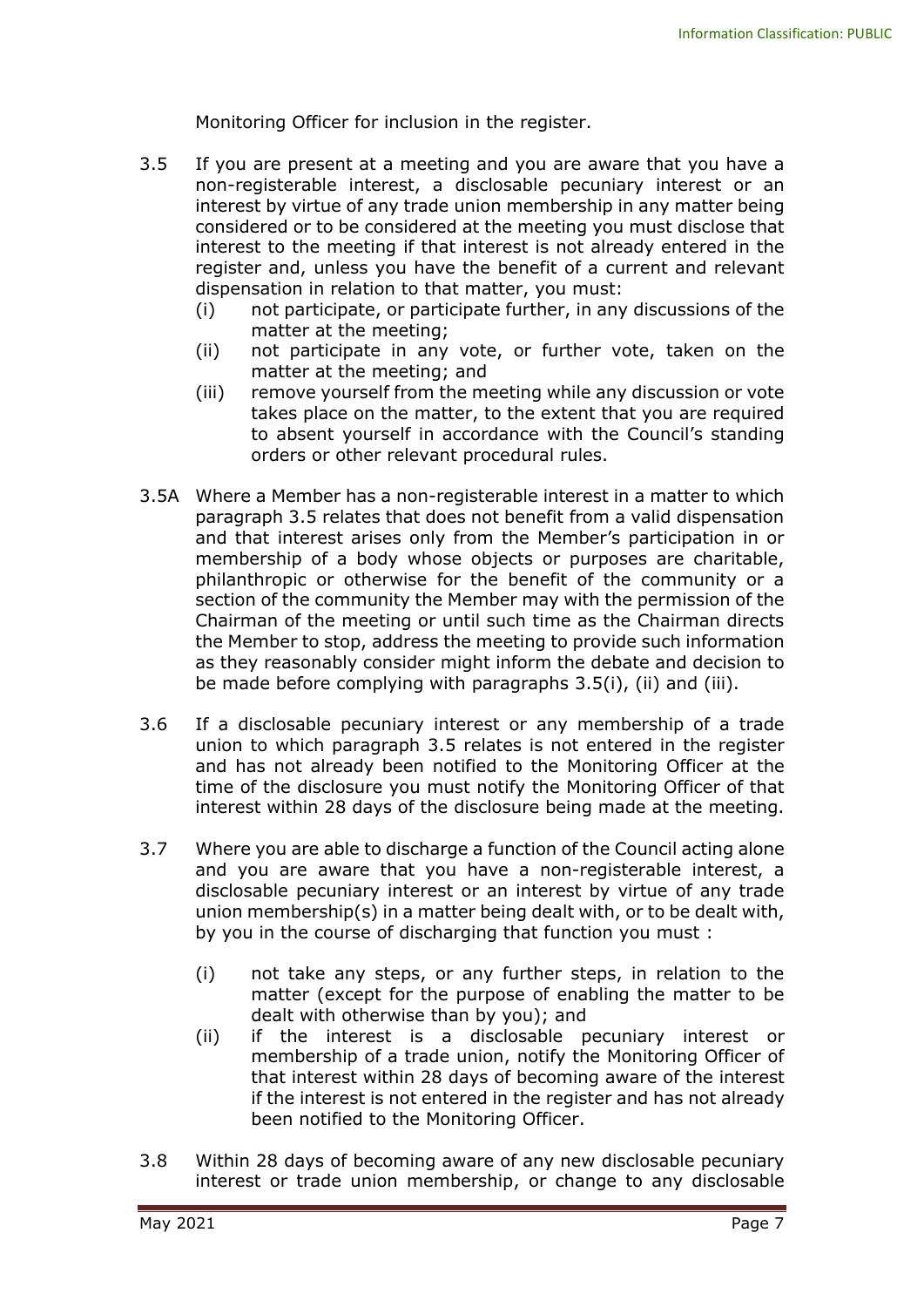pecuniary interest or trade union membership already registered or notified to the Monitoring Officer, you must notify that new interest or the change in the interest to the Monitoring Officer.

- 3.9 All notifications of disclosable pecuniary interests and trade union membership to the Monitoring Officer, excepting those made verbally at meetings, must be made in writing.
- 3.10 You must notify the proper officer of your Council in writing of the detail of all disclosable pecuniary interests that are notified or confirmed to the Monitoring Officer.

### **Part 4 – Sensitive interests**

- 4.1 Members must notify the Monitoring Officer of the details of sensitive interests but the details of such interests shall not be included in any published version of the register.
- 4.2 The requirement in paragraph 3(5) of Part 3 of this Code to disclose interests to meetings shall in relation to sensitive interests be limited to declaring the existence of an interest and the detail of the interest need not be declared.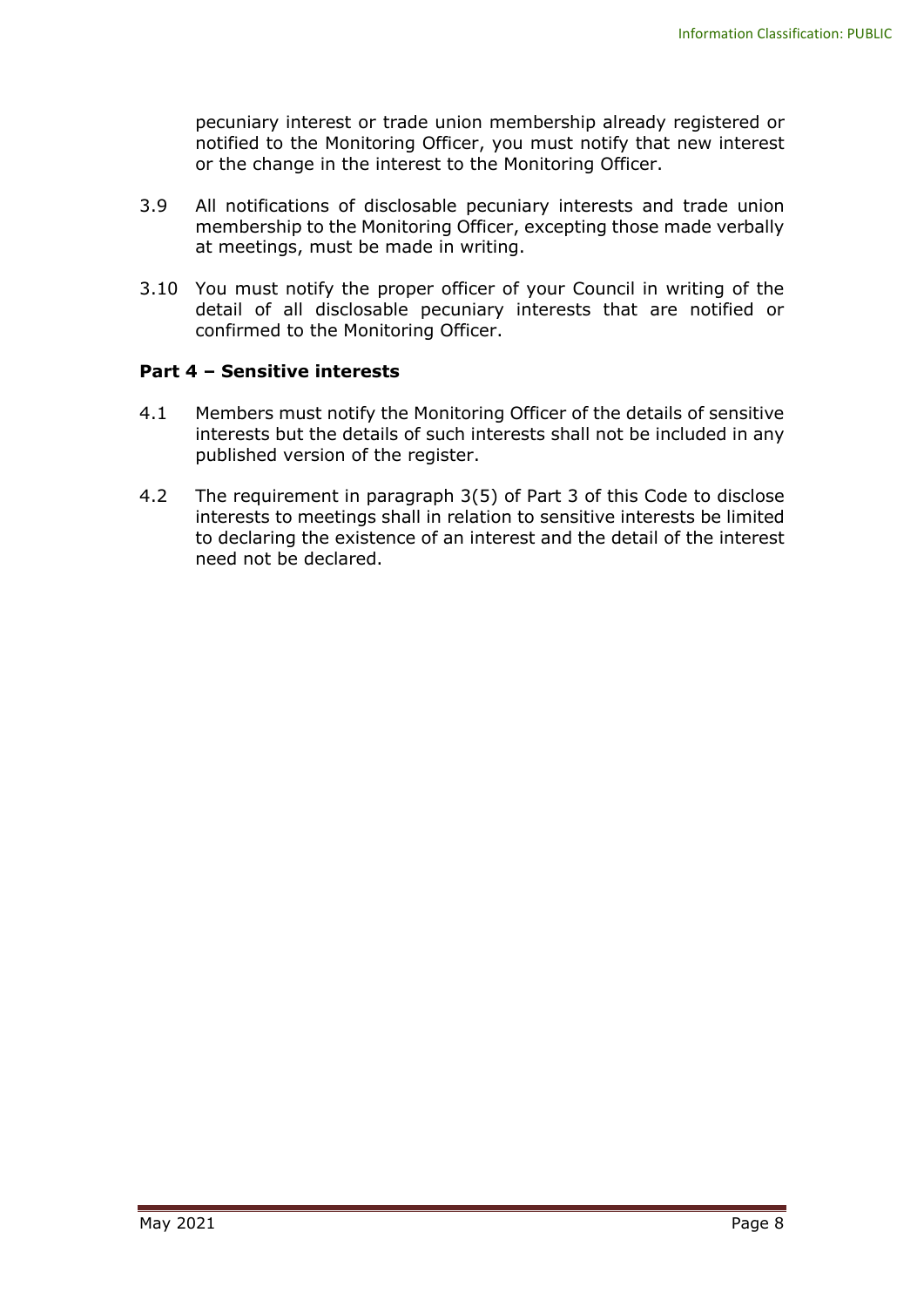# **Part 5A – Disclosable Pecuniary Interests**

In this Part of the Code the expressions in the middle column have the meanings attributed to them in the right hand column

| (a)(i)<br>(a)(ii) | "body in which the<br>relevant<br>person<br>has a beneficial<br>interest"<br>"director" | means a firm in which the relevant person<br>is a partner or a body corporate of which the<br>relevant person is a director or in the<br>securities of which the relevant person has<br>a beneficial interest<br>includes a member of the committee of                                |
|-------------------|-----------------------------------------------------------------------------------------|---------------------------------------------------------------------------------------------------------------------------------------------------------------------------------------------------------------------------------------------------------------------------------------|
|                   |                                                                                         | management of an industrial and provident<br>society                                                                                                                                                                                                                                  |
| (a)(iii)          | "land"                                                                                  | includes an easement, servitude, interest,<br>or right over land which does not carry with<br>it a right for the relevant person (alone or<br>jointly with another) to occupy the land or<br>to receive income                                                                        |
| (a)(iv)           | "relevant<br>authority"                                                                 | means the authority of which you are a<br>member                                                                                                                                                                                                                                      |
| (a)(v)            | "relevant person"                                                                       | means you, your spouse or civil partner, a<br>person with whom you are living with as<br>husband and wife or a person with whom<br>you are living with as if you are civil partners                                                                                                   |
| (a)(vi)           | "securities"                                                                            | means shares, debentures, debenture<br>stock, loan stock, bonds, units of a collective<br>investment scheme within the meaning of<br>the Financial Services and Markets Act 2000<br>and other securities of any description,<br>other than money deposited with a building<br>society |

The following table sets out the disclosable pecuniary interests that have been prescribed by the Secretary of State for the purposes of the Code of Conduct and the Localism Act, 2011.

| Interest |                                                            | Description                                                                                                                                                                                                                                                    |
|----------|------------------------------------------------------------|----------------------------------------------------------------------------------------------------------------------------------------------------------------------------------------------------------------------------------------------------------------|
| (b)(i)   | Employment,<br>office, trade,<br>profession or<br>vocation | Any employment, office, trade, profession or<br>vocation carried on for profit or gain                                                                                                                                                                         |
| (b)(ii)  | Sponsorship                                                | Any payment or provision of any other<br>financial benefit (other than from the<br>relevant authority) made or provided within<br>the relevant period in respect of any<br>expenses incurred by you in carrying out<br>your duties as a member, or towards the |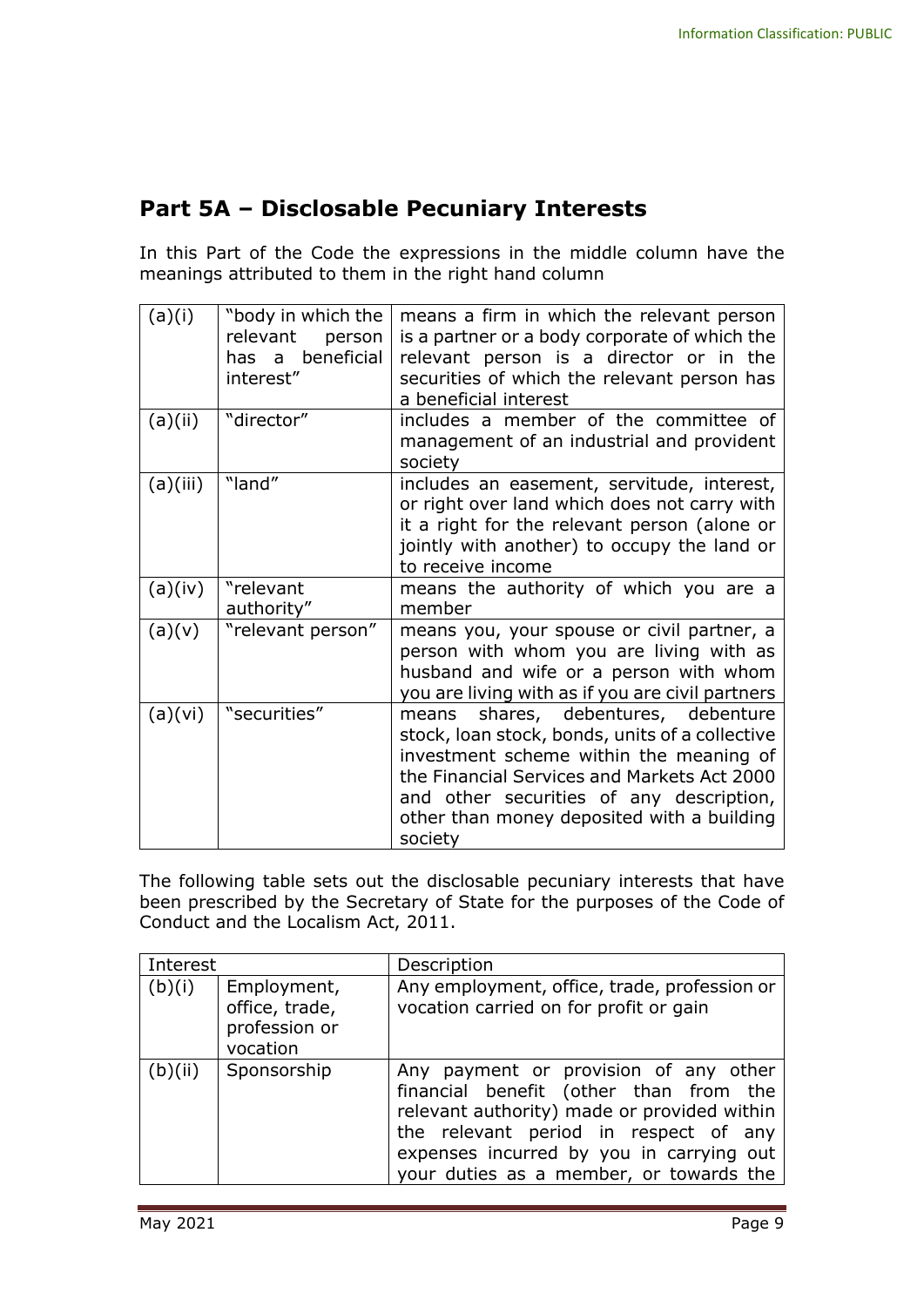|          |                        | election expenses of you. This includes any<br>payment or financial benefit from a trade<br>union(as defined above)                                                                                                                                                                                                                                                                                                                                                                                                                                                                             |
|----------|------------------------|-------------------------------------------------------------------------------------------------------------------------------------------------------------------------------------------------------------------------------------------------------------------------------------------------------------------------------------------------------------------------------------------------------------------------------------------------------------------------------------------------------------------------------------------------------------------------------------------------|
| (b)(iii) | Contracts              | Any contract which is made between the<br>relevant person (or a body which in which<br>the relevant person has a beneficial interest)<br>and the relevant authority under which<br>goods and services are to be provided or<br>works are to be executed and which has not<br>been fully discharged                                                                                                                                                                                                                                                                                              |
| (b)(iv)  | Land                   | Any beneficial interest in land which is within<br>the area of the relevant authority                                                                                                                                                                                                                                                                                                                                                                                                                                                                                                           |
| (b)(v)   | Licences               | Any licence (alone or jointly with others) to<br>occupy land in the area of the relevant<br>authority for a month or longer                                                                                                                                                                                                                                                                                                                                                                                                                                                                     |
| (b)(vi)  | Corporate<br>tenancies | Any tenancy where, to your knowledge, the<br>landlord is the relevant authority and the<br>tenant is a body in which the relevant person<br>has a beneficial interest                                                                                                                                                                                                                                                                                                                                                                                                                           |
| (b)(vii) | <b>Securities</b>      | Any beneficial interest in securities of any<br>body where that body, to your knowledge,<br>has a place of business or land in the area<br>of the relevant authority and either the total<br>nominal value of the securities exceeds<br>£25,000 or one hundredth of the total of the<br>issued share capital of that body, or if the<br>share capital of that body is of more than<br>one class the total nominal value of the<br>shares in any one class in which the relevant<br>person has a beneficial interest exceeds one<br>hundredth of the total issued share capital<br>of that class |